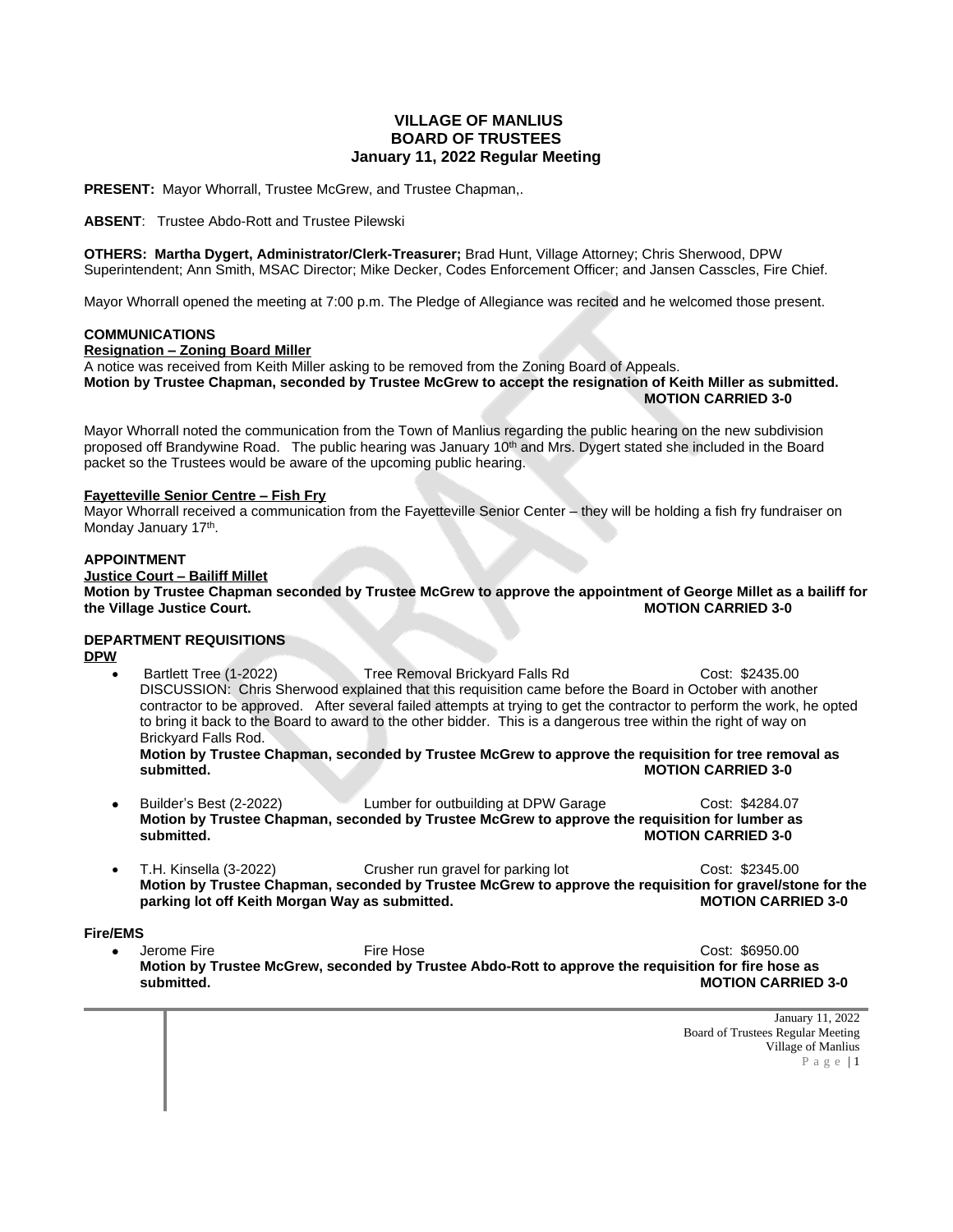# **TRAINING REQUISITIONS**

**Mayor/Trustees**

 Mayor Whorrall, Trustees Chapman & McGrew NYCOM Legislative Conference Feb 13-15 Cost: \$953 each **Motion by Trustee Chapman, seconded by Trustee McGrew to approve the training requisition as submitted. MOTION CARRIED 3-0**

#### **MINUTES**

 **December 14, 2021 Regular Meeting** DISCUSSION: An amendment to the minutes is needed to change "sale of Fire Department" to "sale of Station 1" **Motion by Trustee Chapman, seconded by Trustee McGrew to approve the December 14, 2021 minutes as amended. MOTION CARRIED 3-0**

#### **ABSTRACT**

#### RESOLUTION TO APPROVE PAYMENT OF CLAIMS January 11, 2022

WHEREAS the Board of Trustees desires to audit and pay the claims asserted against it; and

WHEREAS, payment of certain claims in advance of the audit of claims has been approved by the Village Board annually at the Organizational Meeting, as required by law; and

WHEREAS it is required that all such claims shall be presented at the next Regular Meeting for audit, and

WHEREAS, the Village Board has been presented with the following abstracts for approval and payment;

| General Fund           | Abstract 008 | \$143,575,76 | $(V584-671)$ |
|------------------------|--------------|--------------|--------------|
| Main St Revitalization | Abstract 412 | \$174.90     | (V14)        |
| Trust & Agency         | Abstract 344 | \$1540.00    | (V85)        |

and

December Payroll Expenses for Payroll #24-26A (attached) \$275,159.60

## **NOW THEREFORE BE IT RESOLVED:**

**On motion by Trustee Chapman, seconded by Trustee McGrew that the Board of Trustees of the Village of Manlius approve the payment of claims totaling \$420,450.26 by the Village Treasurer as outlined above.**

**MOTION CARRIED 3-0**

Trustee McGrew questioned whether or not there had been follow-up to the high water bill at Mill Run Park. Chris Sherwood stated he had looked into it and this bill was not out of line with bills from the same time period in prior years.

#### **DEPARTMENT REPORTS**

.

**DPW** – The Board was provided with a copy of the DPW monthly report. All requests have been addressed. Mr.Sherwood received a request from a local movie company who is doing a Christmas story and asked whether we would loan them some of our Christmas decorations. They didn't indicate exactly the types of decorations they wanted and Mayor is looking for support from the Board. They will provide a loan agreement. They will be using the decorations in the City of Syracuse during filming. The Board was in support of looking into this further.

**Fire/EMS -** Chief Casscles was present and had the following information for the Board:

#### **Surplus Equipment – Auction Results**

**Motion by Trustee McGrew, seconded by Trustee Chapman to approve the auction results in the amount of \$5886.00. MOTIOIN CARRIED 3-0**

**Administrator –** The Administrator's report was provided to the Board and Mrs. Dygert was present with the following: **Separation Payout – Custodian Retirement**

The spreadsheet outlining the separation payout for Custodian Nuon was presented to the Board. **Motion by Trustee Chapman, seconded by Trustee McGrew to approve the separation payout as presented in the amount of \$10,916.46.**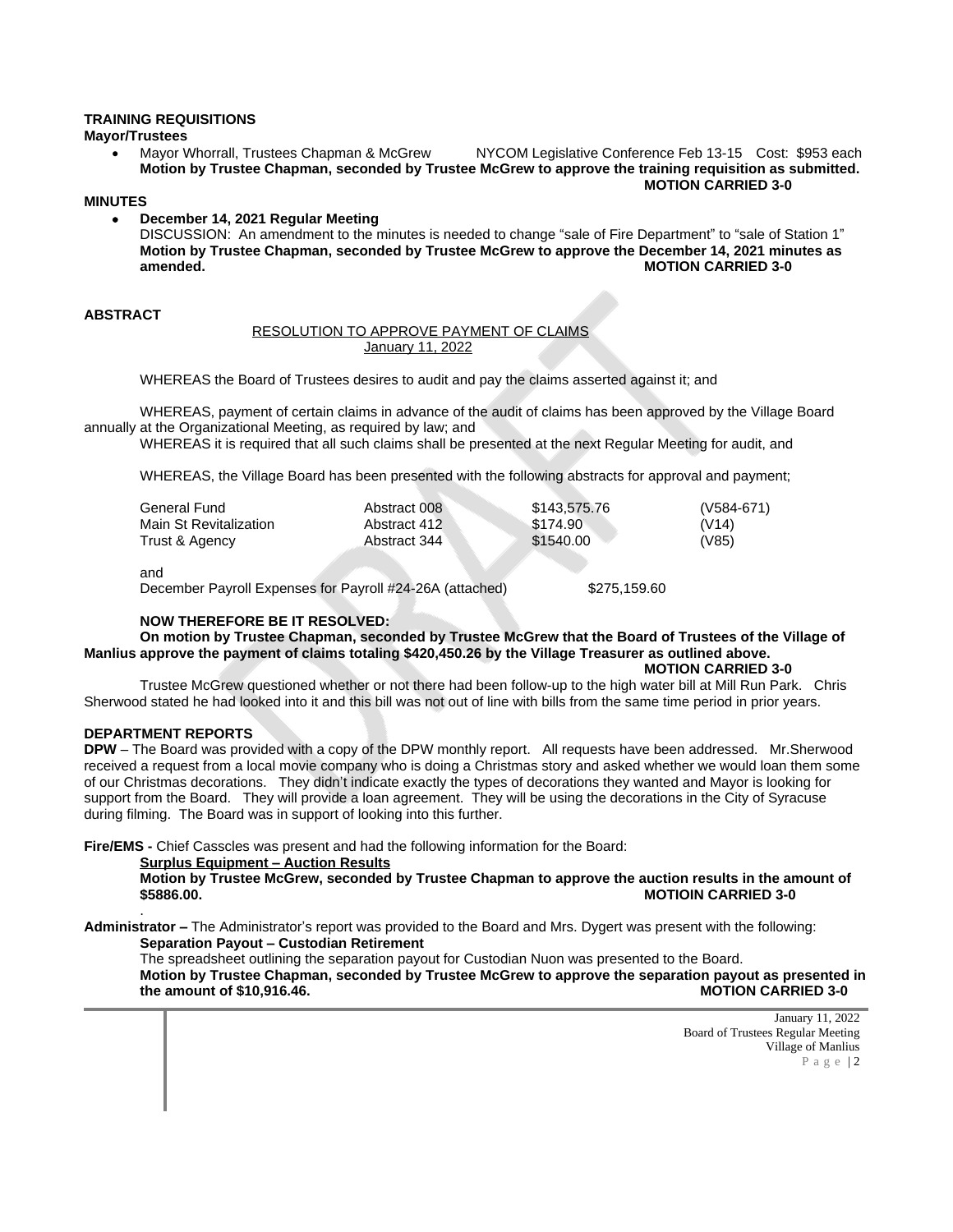## **Vacation/Sick Buybacks per TMPFFA, Teamsters and Employee Handbook**

The annual buyback breakdown amount of \$38,691.37 was presented to the Board for approval. **Motion by Trustee Chapman, seconded by Trustee McGrew to approve the separation payout as presented in the amount of \$10,916.46. MOTION CARRIED 3-0**

## **ZBA & Planning Board Meetings**

There were meetings of the ZBA and Planning Board on January  $3^{rd}$  and  $4^{th}$  respectively. Two applications before the ZBA for area variances were approved and the final details of the Fayette Street PUD project were finalized by the Planning Board.

#### **Village Code Chapter 89 - Taxation**

It has come to the attention of the Village Administrator that there is a discrepancy between the property tax exemptions allowed by the Town of Manlius and those that are in the Village Code. We are frequently called for clarification. Mrs. Dygert provided the Board with Village Code Article V – Tax Exemption for Qualifying Veterans and the Town of Manlius' equivalent code excerpt. She is asking for Board approval to move forward and have the Village Attorney draft a local law to address.

# **Motion by Trustee Chapman, seconded by Trustee McGrew to set public hearing on a proposed local law for**  the March, 2022 regular meeting at 7:05 PM.

#### **Test Kits & Masks**

Ms. Baker and Ms. Vincitore have been handing out Covid test kits to residents as well as masks. There is an abundance of masks and one box of kits left. The Village is waiting to hear if more test kits will be distributed.

#### **Duty Chief Schedule**

As part of the Shared Services Initiative through the State, the Village filed for funding relative to the Duty Chief schedule between the three Fire Departments (DeWitt, Fayetteville and Manlius). Formal Board approval supporting the cooperative arrangement between the departments is desired.

## **Motion by Trustee McGrew, seconded by Trustee Chapman to formalize support for the cooperative Duty Chief Schedule between the DeWitt, Fayetteville and Manlius Fire Departments. MOTION CARRIED 3-0**

**Codes Enforcement –** Mr. Decker was present to give his report:

- Final phase of Life Storage with Certificate of Occupancy issued. The only remaining items are some areas which should be "tidied up".
- Limestone Commons Dance Studio moving into the plaza.
- ZBA Applications received for a garage and tree fort which were both heard by the Zoning Board on Monday evening.
- Planning Board meeting for PUD project finalized and is awaiting the final civil plans for the construction.
- Dunkin Donuts is looking to sell their property. He posed the question to representatives about the property behind the shop. It seems the corporate offices weren't aware of the house owned on Smith Street.
- The Speedway owned property is now on the market.

# **Mayor's Report**

- **Main Street Revitalization** The second invoice for reimbursement has been sent to the County. We are currently waiting until Spring to continue installation of the furniture for the project, which has arrived and is being stored in the DPW garage.
- **Shared Services Funding –** Notice has been received that funding for the Duty Chief shared services in the amount of approximately \$114,000 is to be granted to the Village. He thanked Mrs. Dygert for her work on this project.
- **FEMA Funding** they are waiting for a response with regard to the funding for the trash rack replacement. Mr. Sherwood and Mayor Whorrall are working with FEMA and NYSDEC on this.
- **SMTC–** no meeting has been set with SMTC as of this date.
- **ARPA –** Committee met yesterday, 1/10/22 and have a preliminary idea of expenditures under the program. The Federal government has lessened the restrictions for those entities receiving less than \$10M in ARPA funding.
- **NYCOM February Legislative Conference –** a reminder that this will be held February 15 17<sup>th</sup> for those attending.